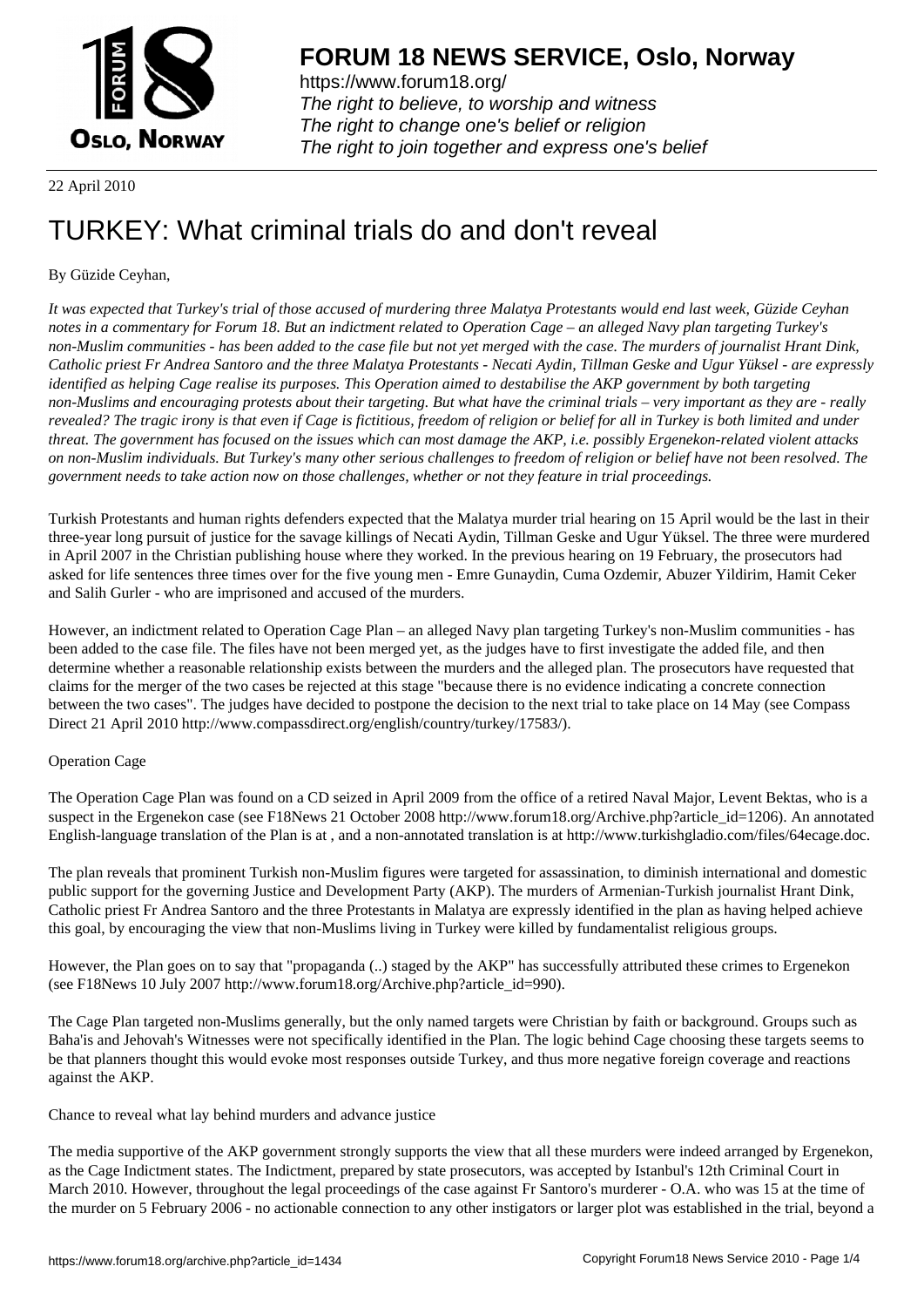It is certainly not implausible that there could be more behind Fr Santoro's murder than an isolated individual's action, as some in Turkey strongly suspect. It remains unclear, for example, why Turkey's National Intelligence Organisation (MIT) secret police had a flat facing the Trabzon church where Fr Santoro was murdered (see F18News 10 July 2007 http://www.forum18.org/Archive.php?article\_id=990). And it has yet to be seen whether the Cage Indictment will have any legal implications for Fr Santoro's case. The High Court of Appeals on 4 October 2007 confirmed an 18-year jail sentence imposed on O.A.

Since the beginning of the Malatya trial, the families of the victims, lawyers for the victims (who are not Christians), and the Protestant community have become convinced that the killings were part of a bigger plan involving many actors targeting the Christian community as a whole (see F18News 21 October 2008 http://www.forum18.org/Archive.php?article\_id=1206). The prospect of the merger of the two cases has thus created hopes that this may make it possible to investigate the background of the murders, and bring to justice all those responsible.

### Cage's aims

One of the methods of creating a perception of hostility and insecurity for non-Muslims, described in the Cage Plan, is disinformation against non-Muslim minorities. Accordingly, websites and other media and communication tools were to be used to spread the perception that non-Muslims constitute a threat to the nation and are divisive. This it was hoped would lead to hostile acts against non-Muslims.

The Plan also aimed at taking advantage of many people's fears of the AKP and its religious roots. Such people who could be used for this included members of vulnerable groups in Turkey, prominent writers opposed to the AKP, influential foreign non-Muslims, secular and democratic-minded Turkish citizens worried by the threat of enforced sharia (Islamic law), and religious leaders of non-Muslim communities. The instigators of Cage hoped that such people would make statements that their communities are under threat in Turkey.

Clearly, the plan aimed to orchestrate many people to create the perception that non-Muslims are under threat in Turkey because of the rise of Islam and particularly the AKP. Hence, many people played a part in the execution of Cage without actually knowing about it and embracing its purposes. Cage's goal – if the plan is authenticated – was to use the apparently contradictory ends of both inciting hostile actions against non-Muslims, and inciting condemnation of this hostility, to undermine the stability of the AKP government.

#### Tragic irony

The tragic irony is that even if Cage is an entirely fictitious plan, non-Muslims in Turkey – as well as Muslims – have good reason to think that freedom of religion or belief in Turkey is both limited and under threat. The actions and policies of the state – independent of Ergenekon and Cage – allow no other conclusion to be drawn (see the F18News Turkey religious freedom survey at http://www.forum18.org/Archive.php?article\_id=1379).

### After Ergenekon arrests attacks decline

It has been noticeable that, after the start of arrests related to Ergenekon, the media became less hostile to vulnerable religious communities, particularly Christians. This is noted in the 2009 Report on Human Rights Violations prepared by the Association of Protestant Churches, published on 30 January 2010 (text in English at http://protestankiliseler.org/index.php?option=com\_content&view=article&id=1153&Itemid=470).

The Report pointed out that 2009 saw a "decrease in defamatory and false information directed towards Christians by heavily biased publications". However it also notes Protestant concern that "frequent hate and slander filled publications continue in local media and on the internet". The Cage Indictment exposes a plan to utilise the media for hostile and defamatory coverage against non-Muslim communities, and such hostile coverage does indeed happen (see F18News 22 October 2009 http://www.forum18.org/Archive.php?article\_id=1365).

However, proving a connection between orders given by named persons and this hostile coverage has not been possible. The exposure of the Cage Plan is on its own unlikely to help identify such a connection. Indeed, people may have acted as if they were following the Cage Plan without knowing about Cage, out of a genuine - but irrational and unfounded - fear that "missionary activities" are a threat to Turkey (see the F18News Turkey religious freedom survey at http://www.forum18.org/Archive.php?article\_id=1379).

It is not possible to know exactly what actions planned by those who produced Cage have been carried out, and what actions are unrelated to those people. For instance, it is known that assassinations were plotted against the Armenian Patriarch Mesrob Mutafyan, the leader of Sivas' Armenian community Minas Durmaz Güler, and Ali Balkiz and Kazim Genç in the Alevi community.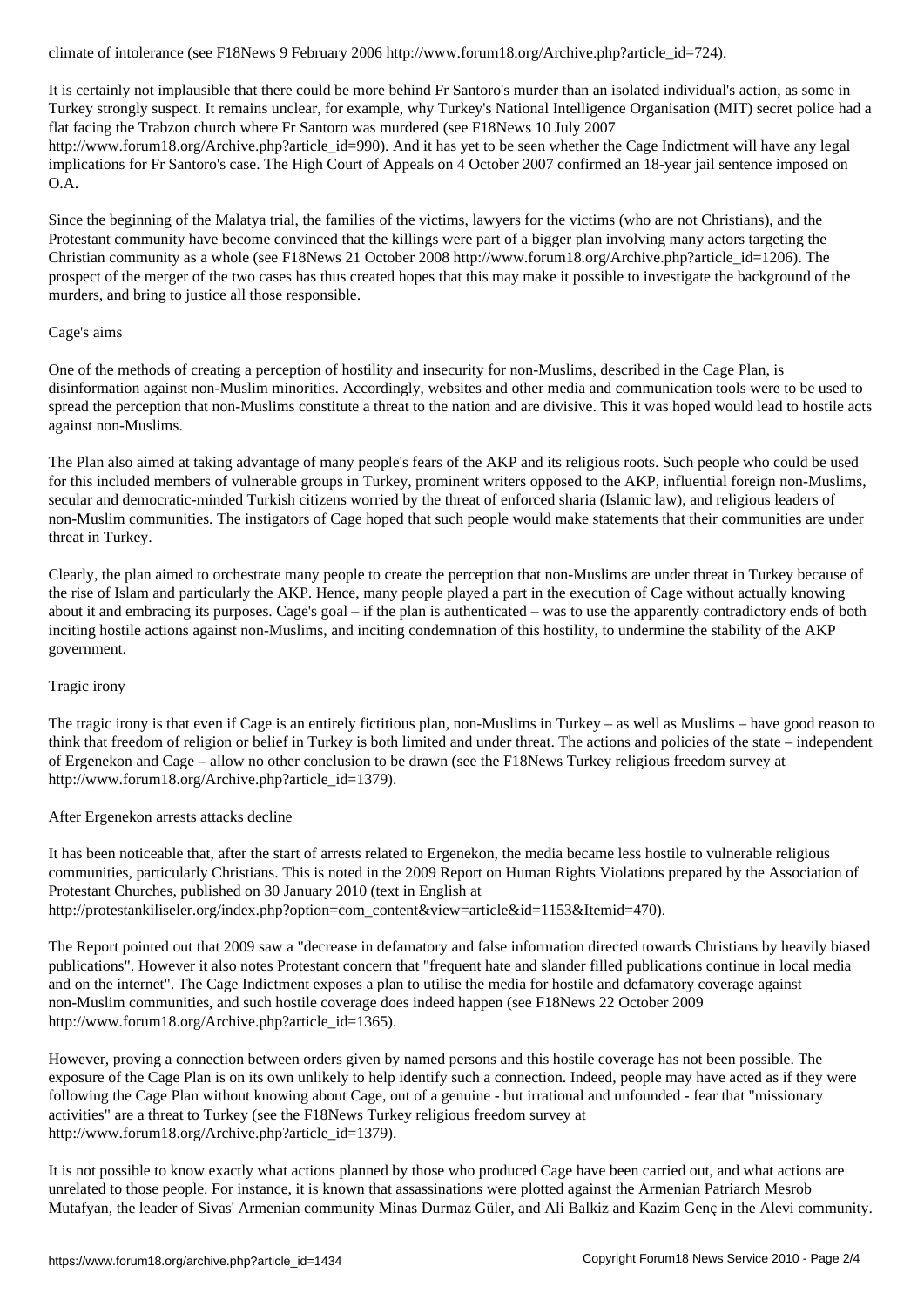already existing social intolerance.

Indeed, the Interior Ministry issued a Decree asking for reinforced protection of non-Muslim citizens and requesting increased alertness for intelligence that might reveal planned attacks (19/06/2007, No. 508). Efforts have since been made to prevent attacks on non-Muslim citizens from happening again, and it is clear that these efforts have been successful to some degree with the uncovering of several plots (see the F18News Turkey religious freedom survey at http://www.forum18.org/Archive.php?article\_id=1379).

Government hasn't addressed underlying issues

Yet it is important to note that the government focused its efforts mainly on preventing violent attacks on non-Muslim individuals and their property; the many other existing freedom of religion or belief issues were not addressed. What does this imply? Some suspect that the government's real concern is to prevent attacks that would damage its reputation internationally.

There is almost a perception, with almost a feeling of relief, among vulnerable religious communities that the brutal murders were just a plan by a small violent group within the military – an isolated event, not reflecting any negative attitudes towards Christians and other religious communities in Turkey. Indeed, the AKP government seems to be trying to show that they embrace positive policies in favour of freedom of religion or belief in Turkey.

However, the European Commission Turkey 2009 Progress Report has highlighted many serious freedom of religion or belief problems, which have either not been raised, or only referred to in passing, in criminal trials. These issues must be resolved to turn rhetoric on religious freedom into reality (see http://ec.europa.eu/enlargement/pdf/key\_documents/2009/tr\_rapport\_2009\_en.pdf).

The issues requiring resolution include: the property disabilities and confiscations faced by communities as varied as the Alevi Muslims, Catholics, the Greek Orthodox, Protestants, the Syriac Orthodox Church and the Jehovah's Witnesses (see F18News 27 October 2009 http://www.forum18.org/Archive.php?article\_id=1368); the lack of legal status of religious communities themselves under the Foundations and other laws (see F18News 13 March 2008 http://www.forum18.org/Archive.php?article\_id=1100); the non-existent legal possibility of conscientious objection to military service (see F18News 17 March 2010 http://www.forum18.org/Archive.php?article\_id=1423); and compulsory intolerant religious education in public schools (see the F18News Turkey religious freedom survey at http://www.forum18.org/Archive.php?article\_id=1379).

Intolerance of freedom of thought, conscience and belief remains

Sadly, irrespective of who was behind Ergenekon or Cage, Turkish society does not demonstrate a tolerant or respectful attitude towards people of different religious communities. An interesting study conducted by Istanbul's Sabanci University in 2009, "Religiosity in Turkey - An International Study", reveals that of those who joined the study, 66 per cent said that members of other religions should not be allowed to expound their ideas by organising meetings open to the public. Indeed, 62 per cent said they should not be allowed to give out books that explain their views. The survey is available in Turkish from http://research.sabanciuniv.edu/13119/.

The sample used in the Survey was determined according to the standards established by the Turkish Statistical Institution, and represented a wide geographical range and randomly selected participants. A Protestant who wished to remain anonymous concurred with the result of the Survey, stating that "this is exactly our experience. Commitment to freedom of religion is often in general terms supported by people. But when it comes to specifics, there is a strong resistance to allowing the teaching of one's religion, the establishment of churches, etc. This resistance comes both from officials and from ordinary citizens."

Unfortunately, many Turks do indeed have a deep-rooted hostility to Christians and other religious minorities (see F18News 15 April 2008 http://www.forum18.org/Archive.php?article\_id=1115). Powerful forces in the "deep state" have built on and support this intolerance (see F18News 22 October 2009 http://www.forum18.org/Archive.php?article\_id=1365).

### Conclusion

The Cage Indictment exposes an undercover plan by the "deep state", which aims to use the Dink, Santoro and Malatya murders and public opinion manipulation to create the view that non-Muslim Turkish citizens are targeted by fundamentalist religious groups. The file is like Pandora's Box and has raised far more questions than answers. If it is merged with the Malatya case, there is no doubt that it will take the case to another level where it might be possible to address the broader issues that led to the murders. However this will take many more years, as it will be added to a cluster of cases around the Ergenekon case, which itself raises many issues related to the right to fair trial with prolonged imprisonments without any verdict and legal means of retrieval of evidence. The results and impact of these cases are impossible to accurately predict.

And the government still needs to take action now on the other real challenges to freedom of religion or belief in Turkey, irrespective of whether they feature in trial proceedings. (END)